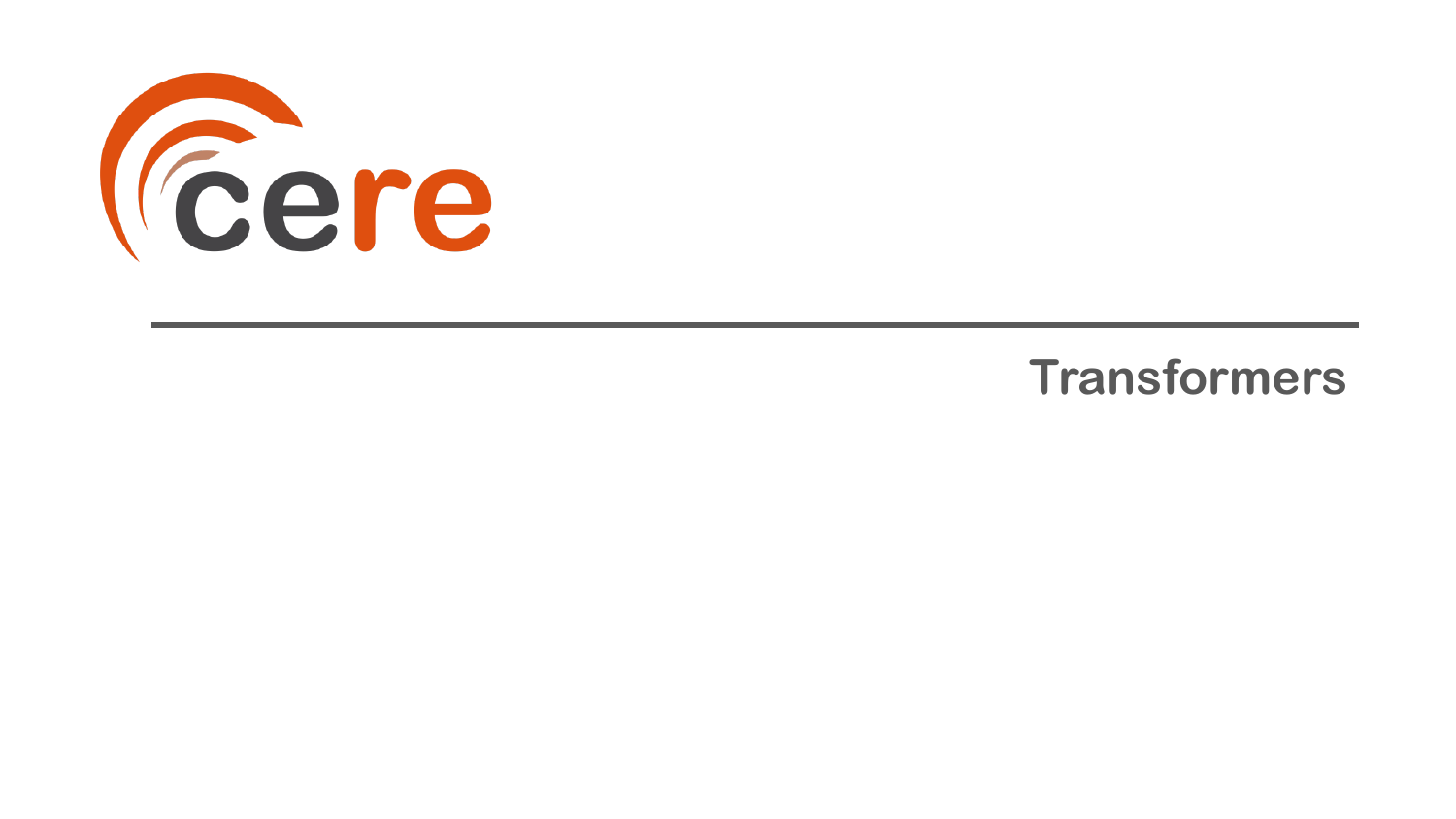

# *Cere*

#### **Who we are**



**CERE was originally set up as a Certification Entity for Renewable Energies.**

**CERE was created to be the access key on the target countries for Renewable Energies, where certification of components, full installations certificates, modeling and software validation of renewable Power Plants, were required.**

**The company is accredited as Testing Laboratory and Certification Body.**

**Our services include Testing and Certification according Safety, EMC, Grid Quality, grid connection requirements, design certification and complete installations Certificates, complementary simulations, modelling validation, electromagnetic transient analysis.**

**This full process includes Inspection, Testing and Certification of Components such as PV modules, Wind and PV converters, trackers, transformers, string boxes, combiner boxes, etc., and the Certification for full Power Plants according particular country, DSO or TSO requirements and / or According Client Requests**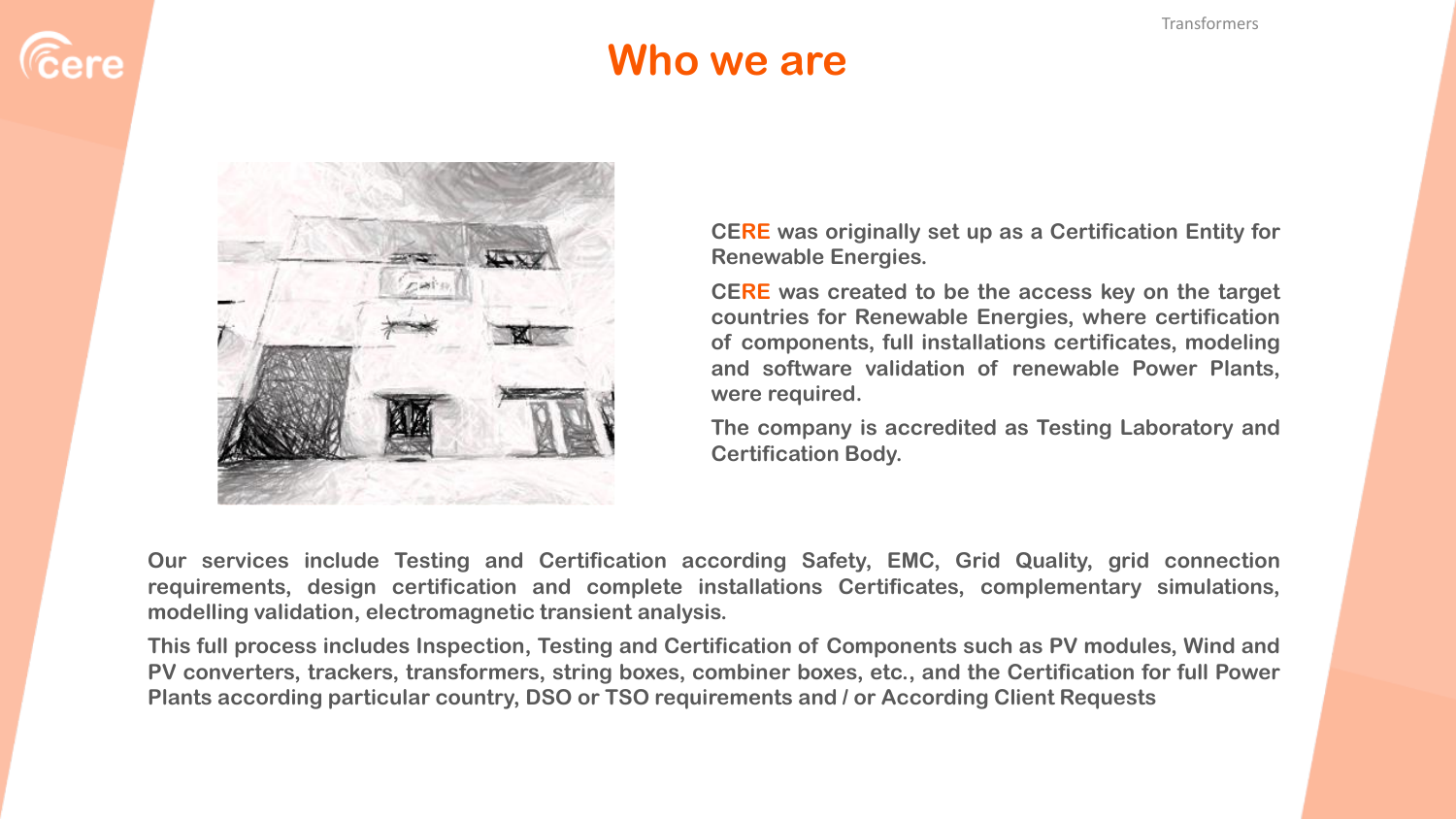# **Eere**

#### **CERE Profile**

**The Company is managed by Miguel Martínez. Its team has a large experience in Certification for more than 10 years, including renewable energy's components and installations for worldwide grid integration, design, safety, EMC and grid quality, among others.**

**During the last 6 years CERE has grown exponentially, diversifying its services until the actual company structure:**

- **Certification** • **Converters**
- **Grid Code & safety**
- **Simulation**
- **Trackers**
- **Batteries**
- **EMC**
- **Electrical Vehicle Charger**
- **Transformers**
- **Medical devices**
- **Electric and Electronic devices**
- **Quality System certification**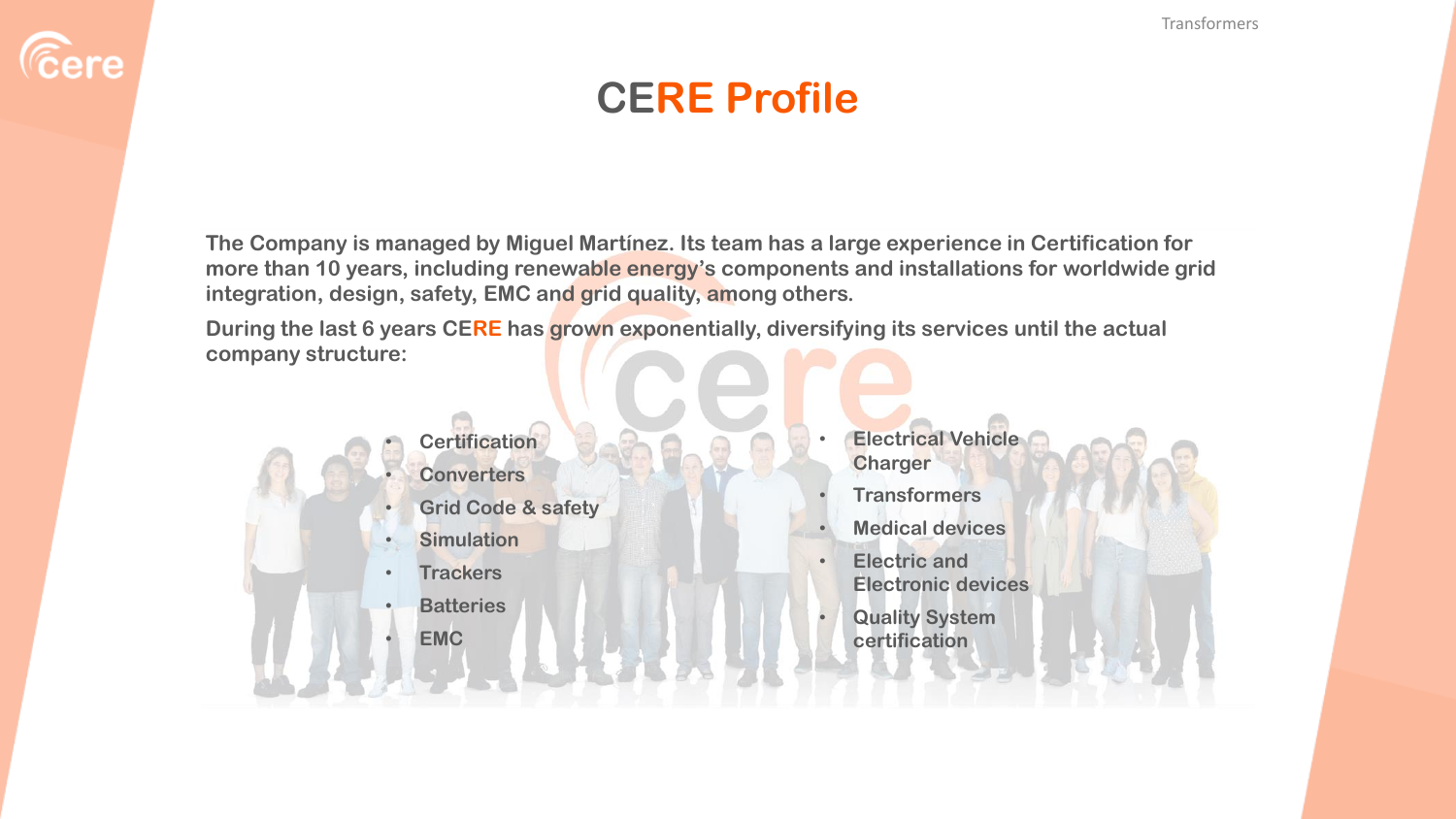

### **CERE Capabilities**

**CERE's Facilities in Getafe, Madrid, Spain have the following installations:**

- **Test site up to 500kVA for all kind of converters and Battery testing**
- **Test site up to 250kVA for all kind of converters including frequency variators up to 400Hz**
- **Test site up to 100kVA for DC-AC converters**
- **Test site up to 50kVA for all kind of converters and Battery testing. The source can act as DC source and AC source and electronic loads**
- **Test site up to 10kVA for single phase and three phase converters**
- **Passive loads up to 100kVA**
- **Electronic loads for Antiislanding up to 500kVA**
- **EMC Chamber and EMC laboratory**
- **Safety laboratory**
- **Simulation laboratory including Power Factory, PSSE and MATLAB**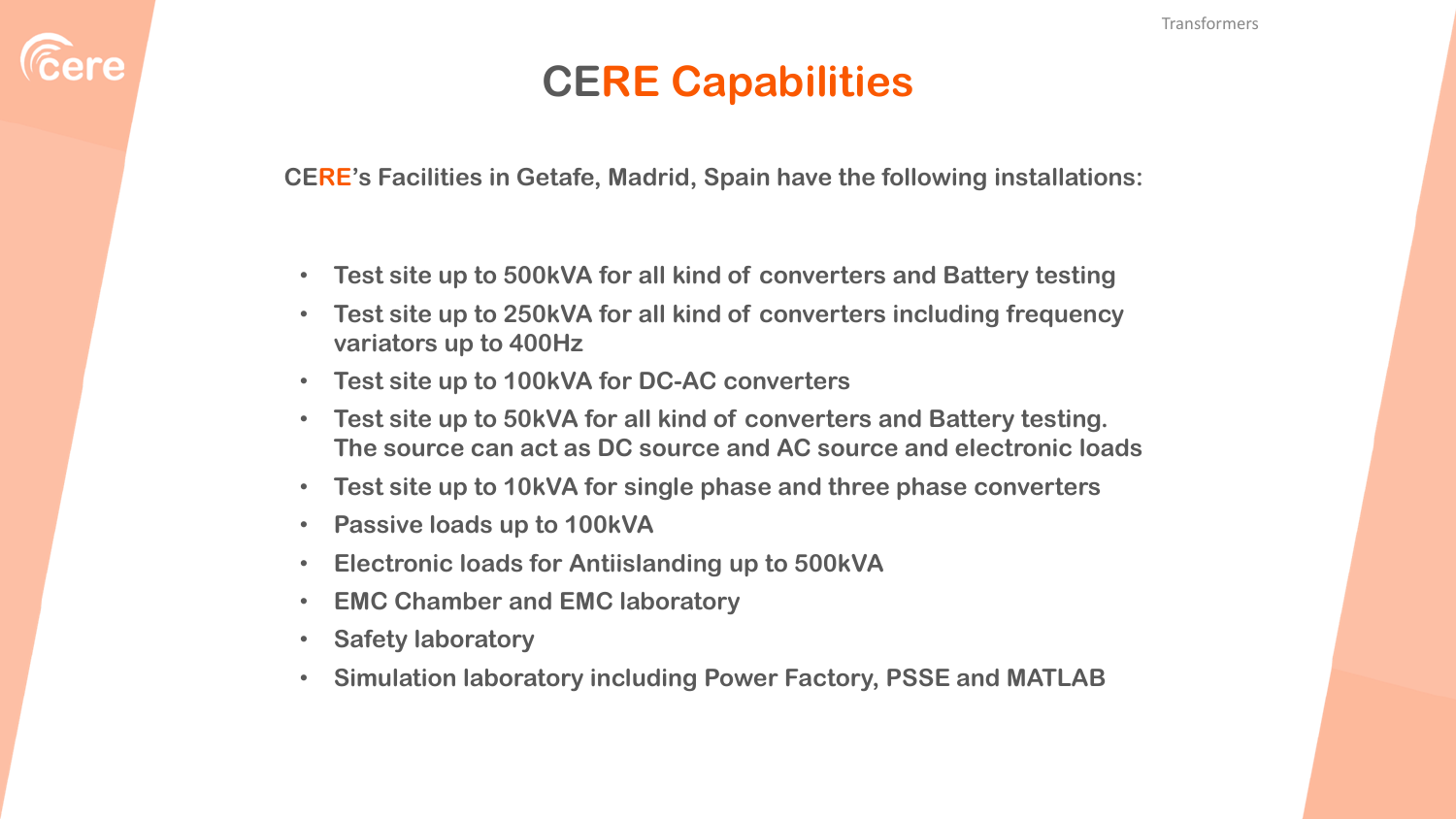

## **What's CERE Transformers department?**

**CERE Transformers is a department created to cover the demand of services for transformers inside of CERE (Certification Entity for Renewable Energies)**

**CERE Transformers was created to provide support and trust at any stage of certification and testing of transformers**



**Our services include Testing and Certification according Safety standards.**

**This process includes testing, certification and verification of transformers and their components.**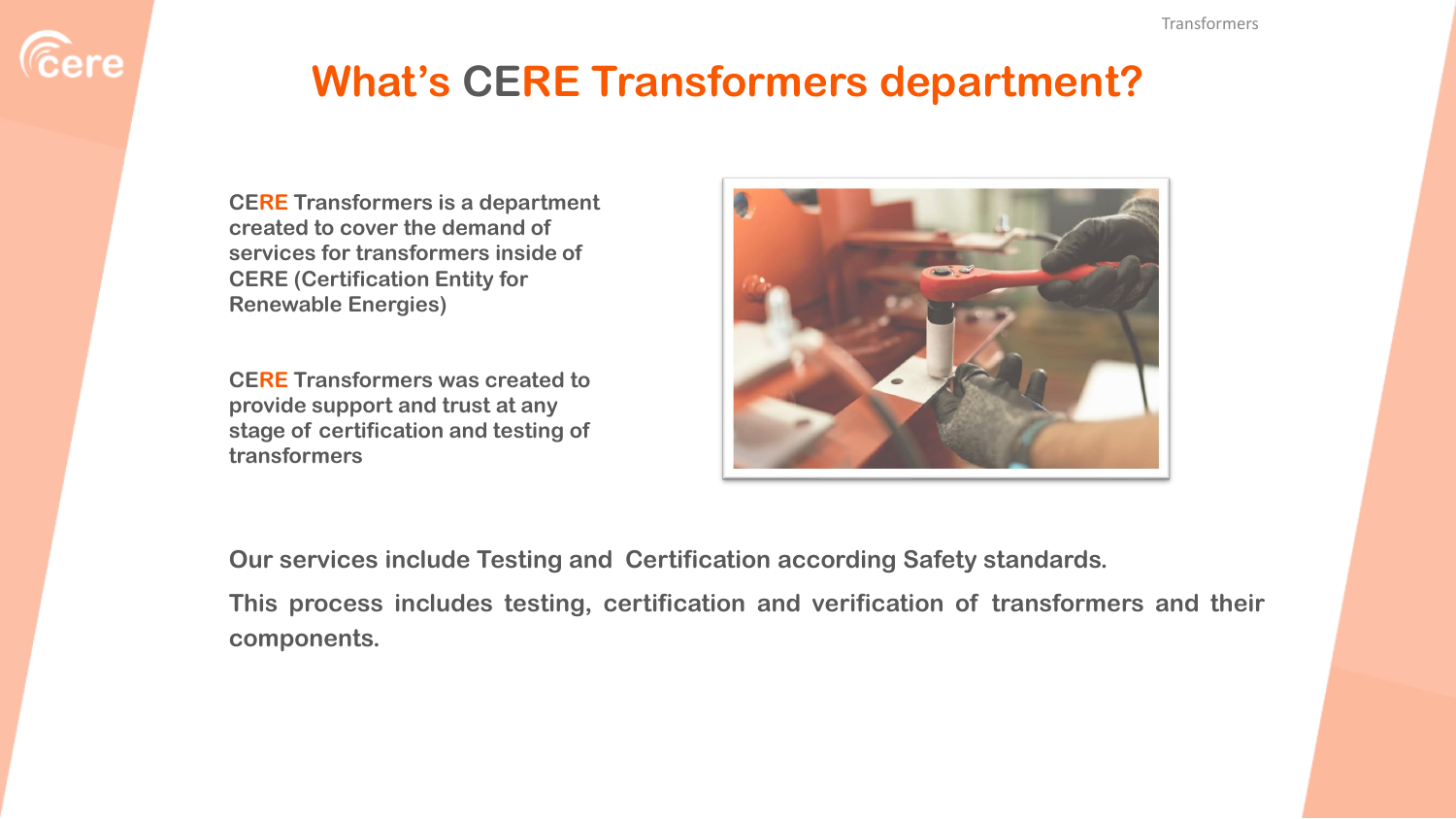#### **CERE's Accreditations**

- **CERE is accredited by ENAC and a2La (IAF/ILAC members) as Certification Body According ISO 17065 and Testing Laboratory according ISO 17025 for Power Generating Units. This fact ensures a deep knowledge in international requirements for components and Renewable Energies Power Plants.**
- **CERE is also CBTL and NCB for the IEC Scheme.**
- **MET approval for the North American market**
- **Sunspec approval**

*<u>Cere</u>* 

- **SII approval for Israel**
- **RETIE approved certification body for PV inverters (Colombia)**
- **Corean Approval**

**CERE's Accreditation can be checked in:** <http://www.cerecertification.com/accreditations>







**CERTIFICATE #5314.03** 





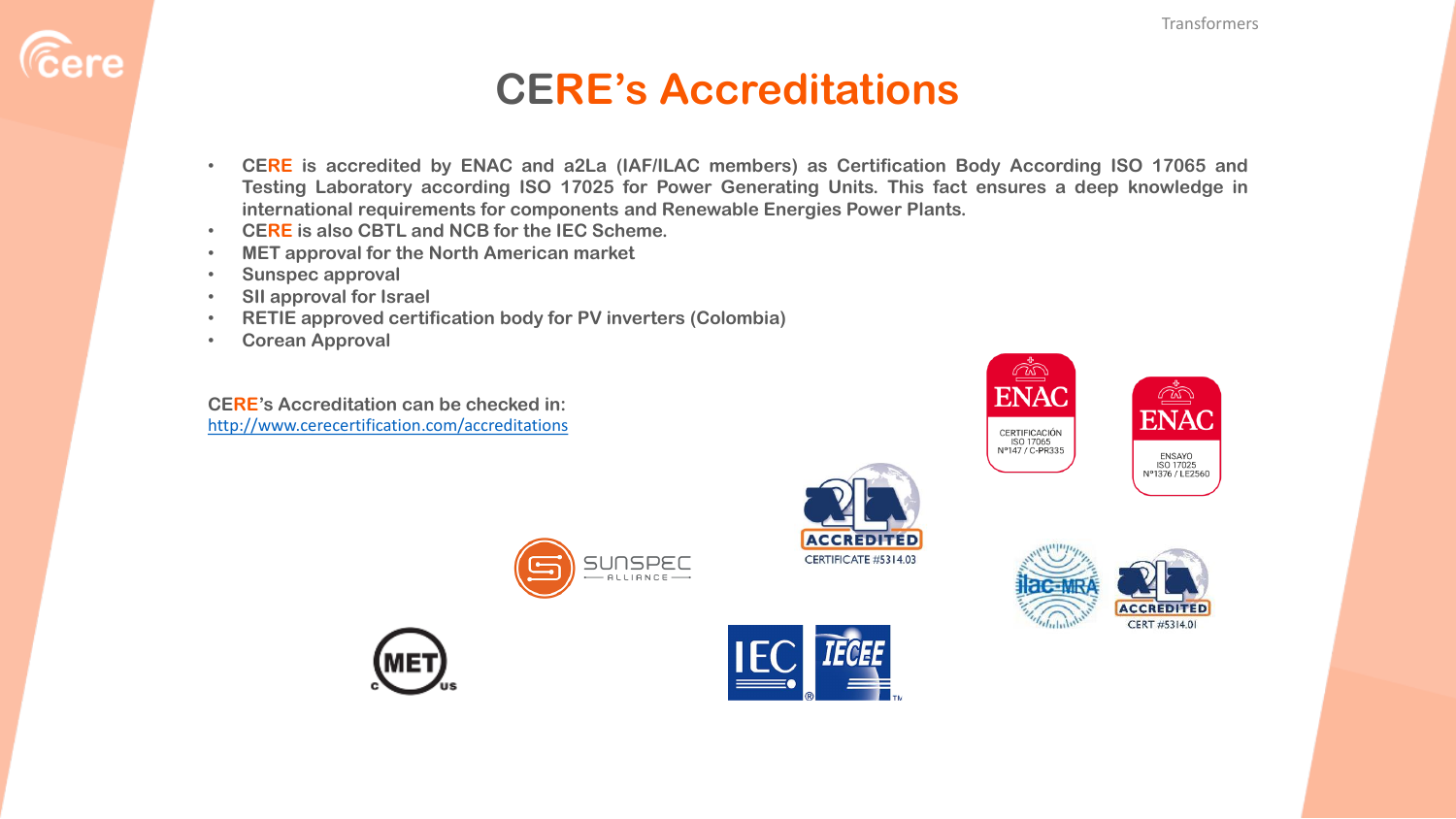

#### **Applicable Standards**

**CERE is accredited as Certification Body and Testing Laboratory for transformers according the following standards:**

**Safety Standards for UL Market** 

**Standard UL 5085-1:2017: Low Voltage Transformers- Part 1: General requirements**

**Standard UL 5085-1:2017: Low Voltage Transformers- Part 2: General Purpose Transformers**

**Standard UL 5085-1:2017: Low Voltage Transformers- Part 3: Class 2 and Class 3 Transformers**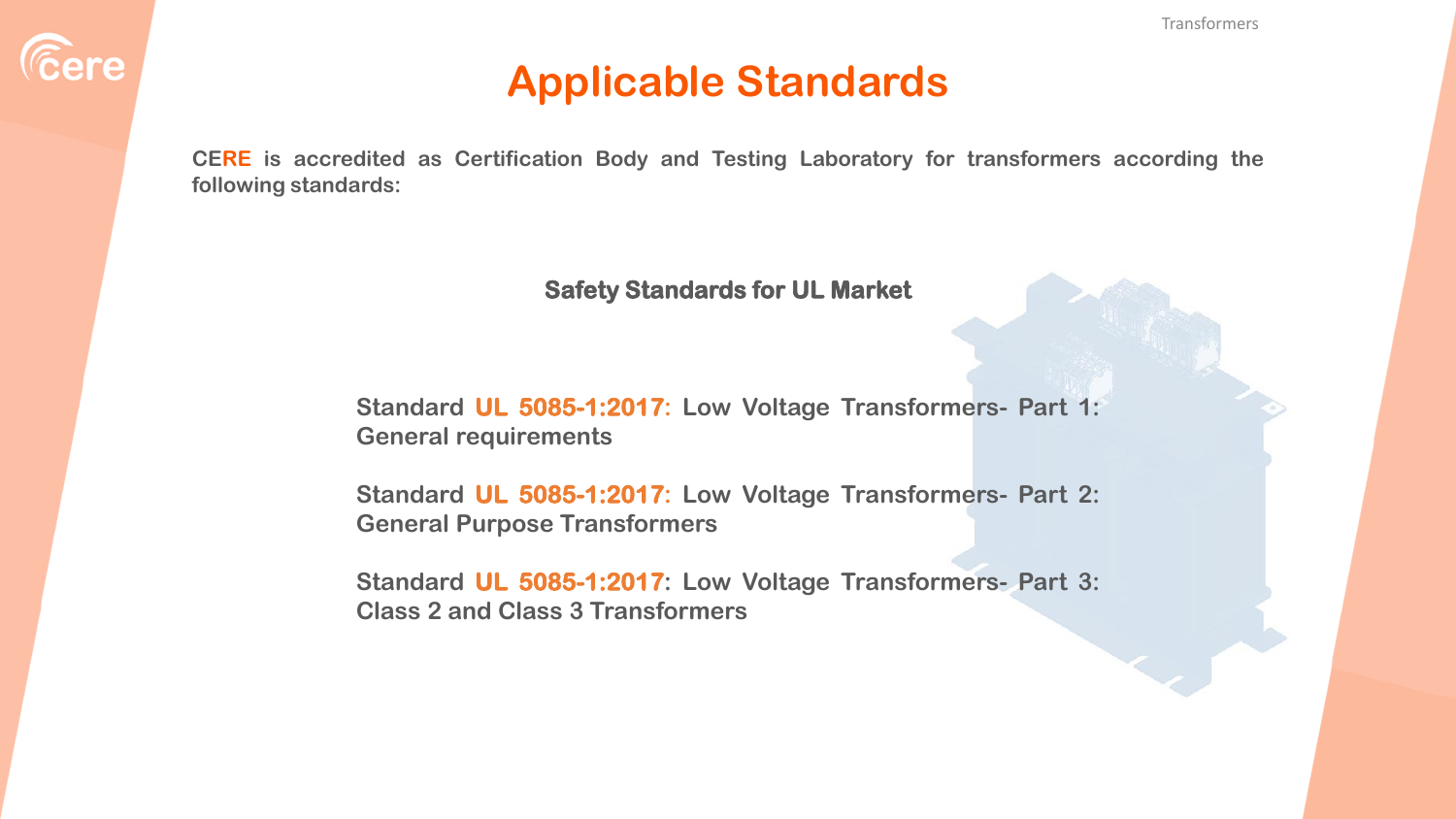### **Applicable Standards**

#### **Scope according standard 5085-1:2017**

**These requirements cover the following types of transformers:**

- ✓ **Air-cooled transformers and reactors for general use;**
- ✓ **General purpose autotransformers;**
- ✓ **Ferroresonant transformers;**
- ✓ **Class 2 and Class 3 transformers (which are evaluated in accordance with Part 3);**
- ✓ **Cord-connected transformers (which are evaluated in accordance with Part 2);**
- ✓ **Transformers incorporating overcurrent or over-temperature protective devices, transient voltage surge protectors, or capacitors;**
- ✓ **Permanently-connected transformers.**

**These transformers are intended to be used in accordance with the National Electrical Code, ANSI/NFPA 70, or CSA C22.1, the Canadian Electrical Code, Part I. The Canadian Electrical Code defines low voltage as any voltage from 31 to 750 V inclusive and high voltage as any voltage above 750 V. The National Electrical Code, ANSI/NFPA 70, defines low voltage as any voltage up to 600 V, nominal. Therefore, low voltage transformers intended for use in Canada may be rated above 600 V up to 750 V. Low voltage transformers intended for use in the United States are rated up to 600 V. Where information in clauses and tables in this standard reference voltage ranges, the limit of 600 V applies in the United States, while the limit of 750 V applies in Canada.**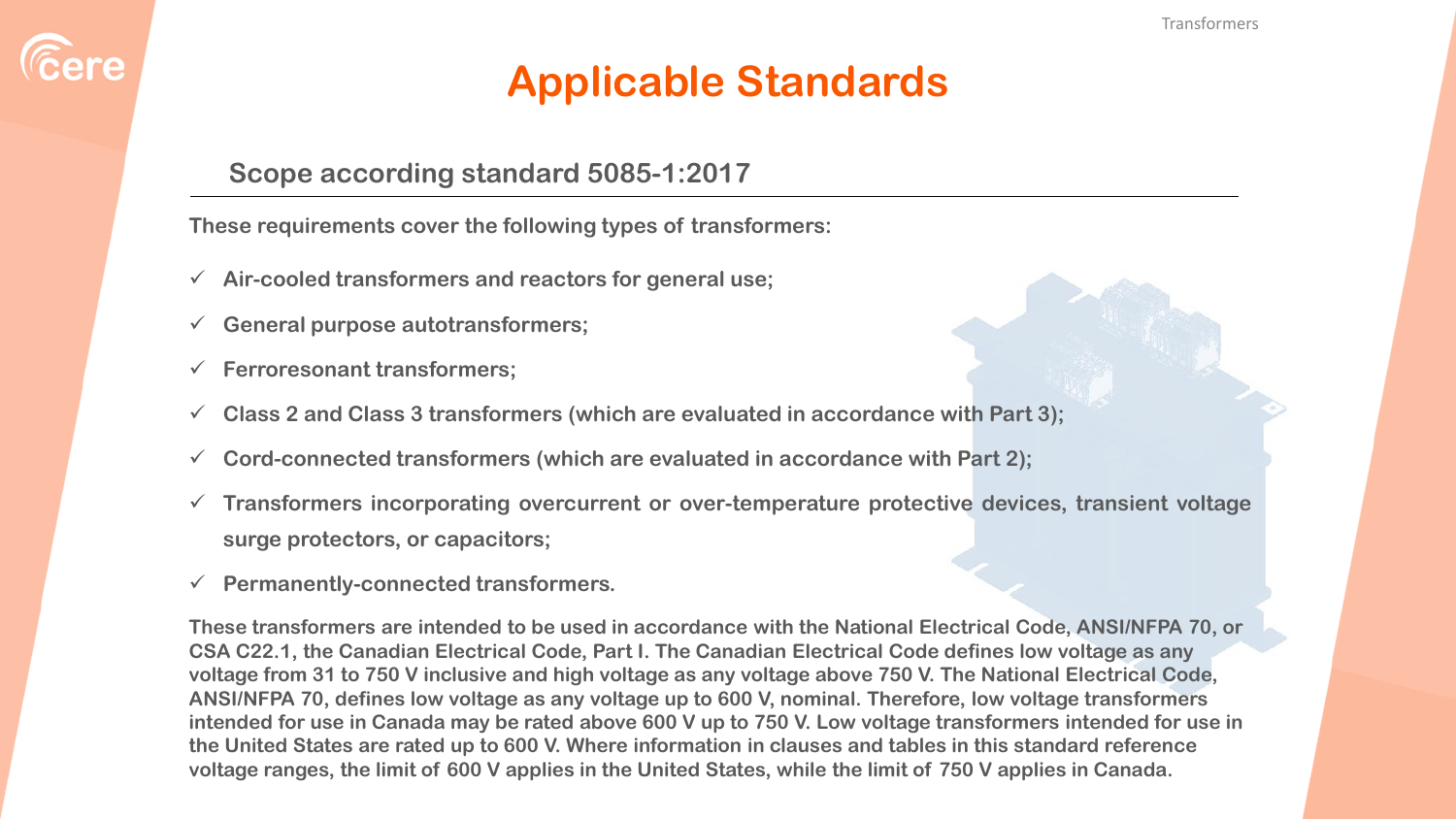#### **Scope according standard 5085-1:2017**

**The standard does not cover the following transformers:**

- ✓ **Direct plug-in types;**
- ✓ **Neon; Toy; Ignition; Distribution;**
- ✓ **Liquid-immersed; High intensity lighting;**
- ✓ **Variable voltage (Variac);**
- ✓ **Low voltage landscape; Swimming pool and spa;**
- ✓ **Fluorescent lamp types;**
- ✓ **Transformers for welders;**
- ✓ **Transformers intended for use in the United States with a nominal primary rating of more than 600V;**
- ✓ **Transformers incorporating rectifying or waveshaping circuitry;**
- ✓ **Transformers for use with radio- and television-type appliances;**
- ✓ **Transformers intended for use in the United States having overvoltage taps rated over 660V;**
- ✓ **Autotransformers used in industrial control equipment, which are evaluated in accordance with the requirements of the Standard for Industrial Control Equipment, UL 508, or CSA C22.2 No. 14, Industrial Control Equipment;**
- ✓ **Other special types of transformers covered in requirements for other electrical devices or appliances.**

**Part 1, as well as Part 2 and Part 3, establish the characteristics, construction, operating conditions, markings, and test conditions for each type of transformer.**

**The requirements in this standard may be modified by requirements in an end product standard if a transformer is intended for use only as a component in other equipment.**

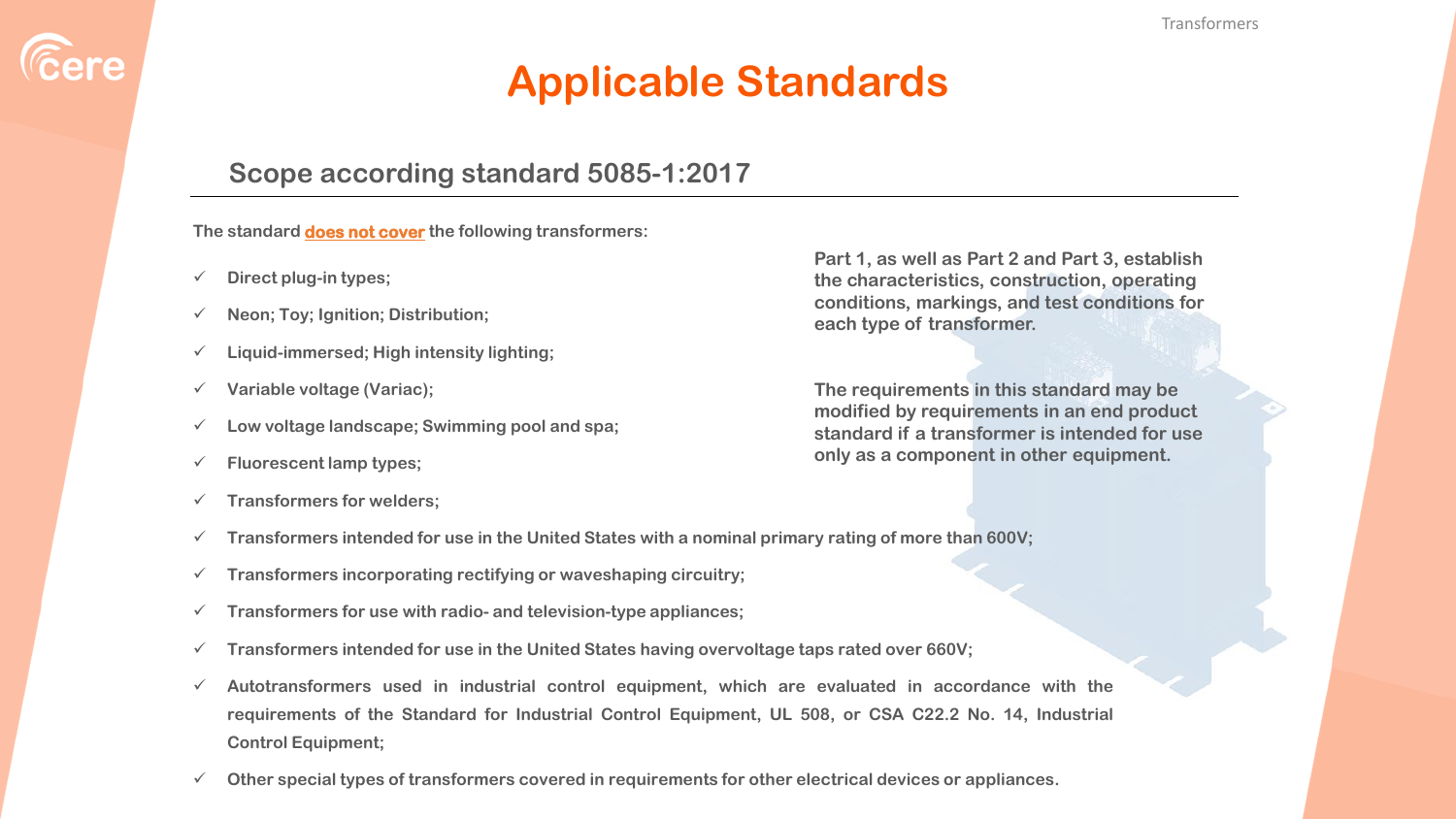#### **Scope according standard 5085-2:2017**

**These requirements cover the following types of transformers:**

- ✓ **Air-cooled transformers and reactors for general use;**
- ✓ **Autotransformers;**

*<u>Cere</u>* 

- ✓ **Ferroresonant transformers;**
- ✓ **Cord-connected transformers;**
- ✓ **Transformers incorporating overcurrent or over-temperature protective devices, transient voltage surge protectors, or capacitors;**

**These requirements do not cover Class 2 and Class 3 transformers (which are evaluated in Part 3).**

**Part 2 is intended to be used in conjunction with Part 1. The numbering of the clauses in Part 2 corresponds to the numbered clauses in Part 1. The requirements in Part 1 apply unless modified by Part 2.**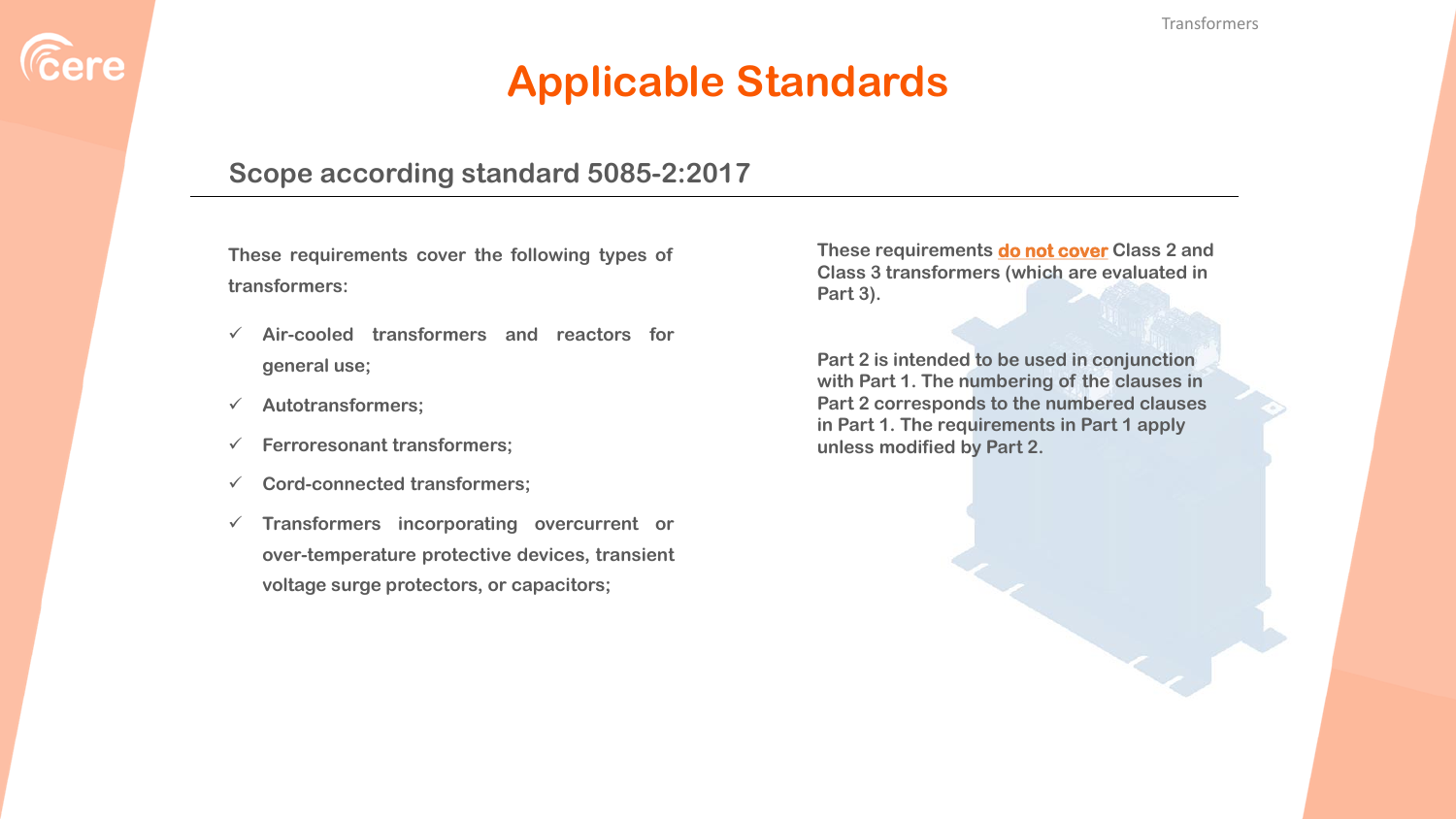#### **Scope according standard 5085-3:2017**

*<u>Cere</u>* 

**As noted in Low Voltage Transformers – Part 1: General Requirements, UL 5085-1, or CSA C22.2 No. 66.1, Low Voltage Transformers – Part 1: General Requirements, the requirements in Part 3 cover Class 2 transformers for use with Class 2 circuits in accordance with the National Electrical Code, ANSI/NFPA 70, or the Canadian Electrical Code, Part I, CSA C22.1. They are intended for connection to essentially sinusoidal supply sources.**

**Advisory Note: For transformers intended for use in the United States, these requirements also cover Class 3 transformers for use with Class 3 circuits in accordance with the National Electrical Code, ANSI/NFPA 70, unless otherwise speci**fi**ed in this standard. See Annex D for Class 3 requirements.**

**The requirements of Part 3 do not cover:**

- ✓ **Power supplies (a transformer provided with a rectifier is considered a power supply);**
- ✓ **Toy transformers;**
- ✓ **Cord and plug connected transformers other than Class 3;**
- ✓ **Direct plug-in Transformers;**
- ✓ **Transformers intended for use in audio, radio, or television type appliances;**
- ✓ **Other special types of transformers covered in requirements for other electrical devices or appliances.**

**This part is intended to be used in conjunction with Part 1. The numbering of the clauses in Part 3 corresponds to the numbered clauses in Part 1. The requirements in Part 1 apply unless modified by Part 3.**

**A Class 2 transformer that includes a separate current-limiting impedance such as a resistor or a positive temperature coefficient device (PTC) is covered by these requirements.**

**A Class 2 transformer that includes a resonance regulating circuit is covered by these requirements.**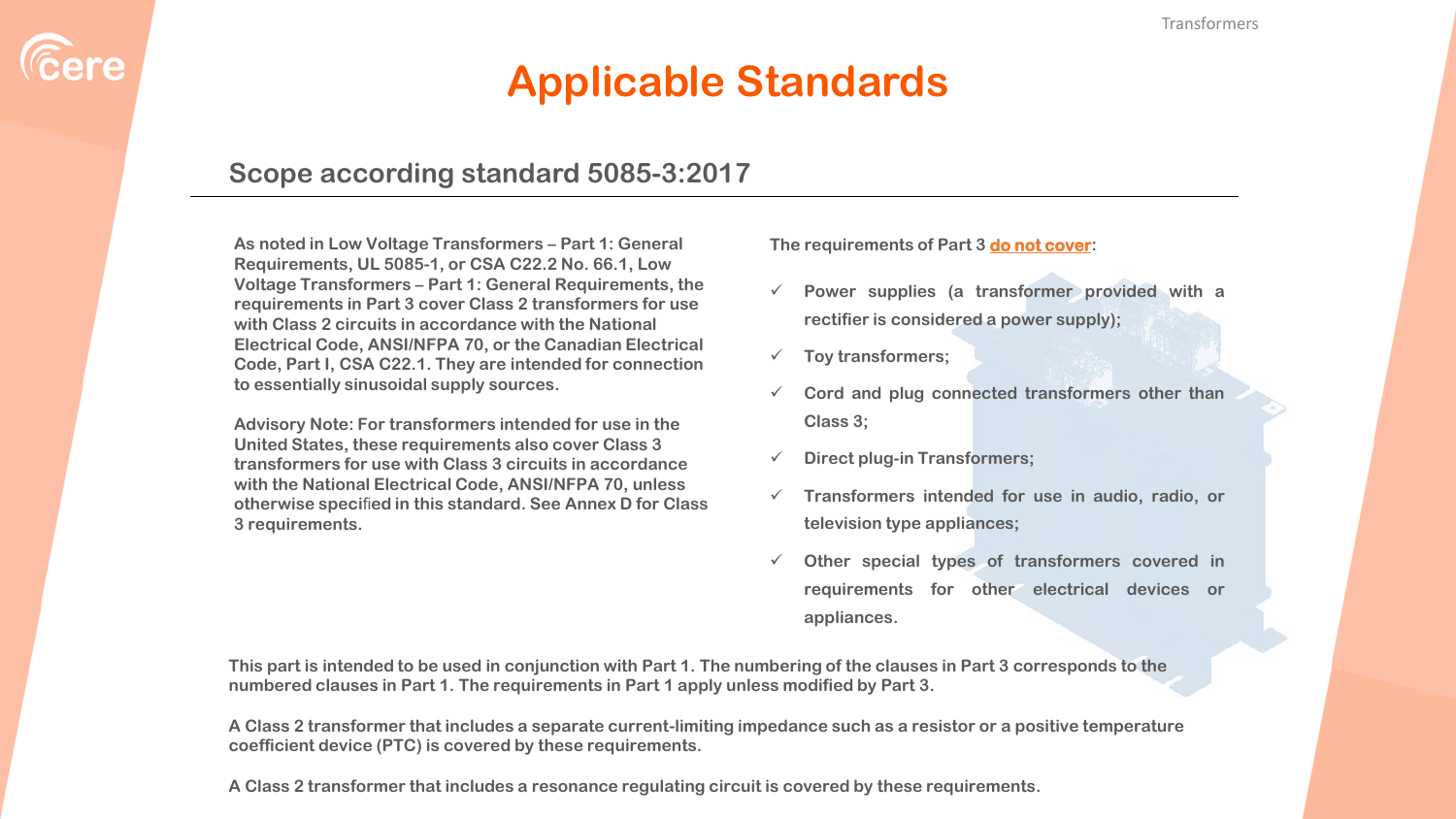

**CERE Transformers has a wide expertise in the field of testing.**

**Some of the most important projects carried out recently are located in Spain.**



**The offered testing includes\*:**

- ✓ **Overload Test (at 200% rated load)**
- ✓ **Bonding Conductor Test (Earth current test)**
- ✓ **Spacings and Insulation**
- ✓ **Mechanical Assembly**
- ✓ **Temperature (Heating) Test**
- ✓ **Electric Test (Dielectrics withstand and Induced Potential)**

**(\* among other test required in the certificates)**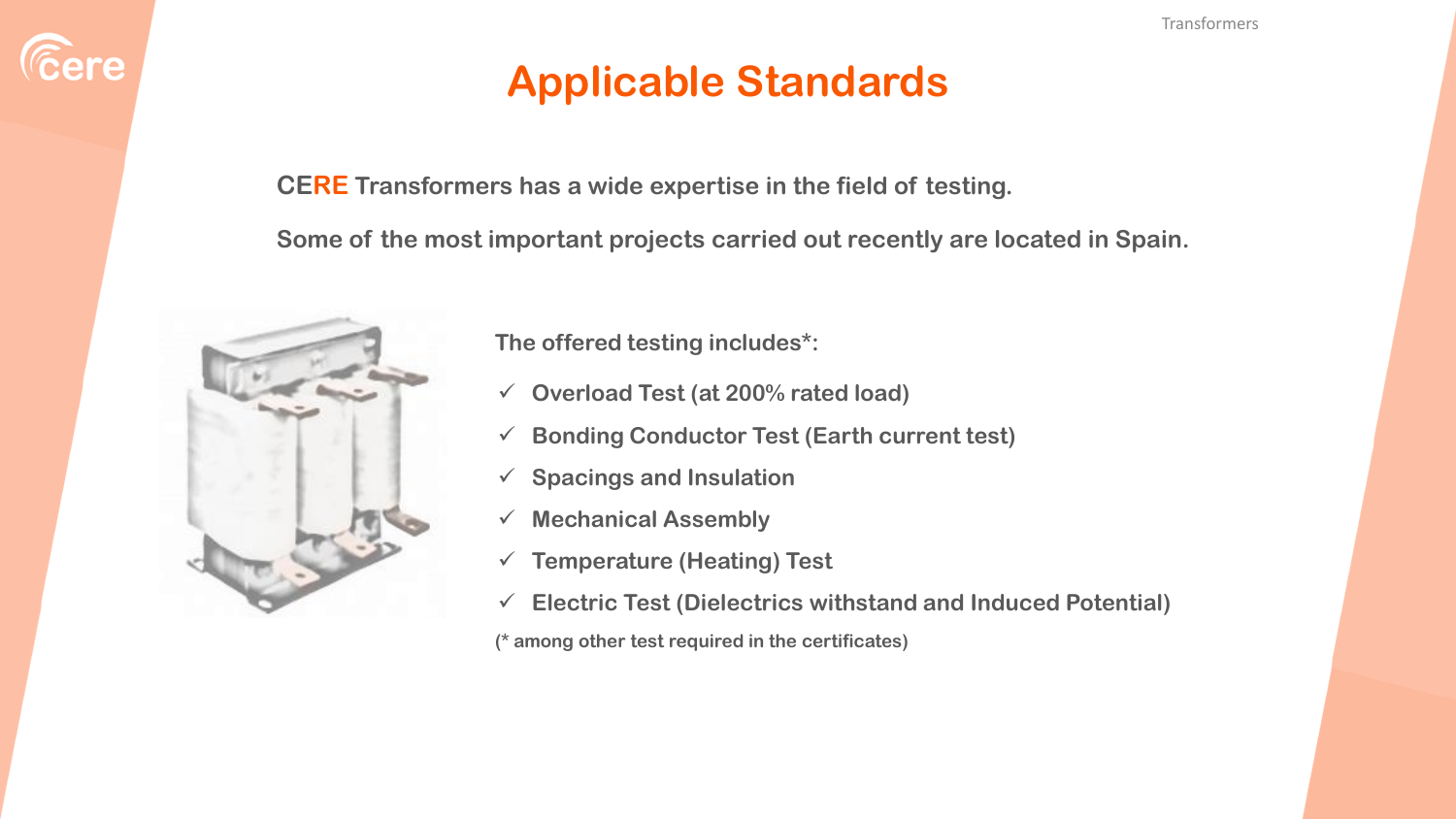## **Applicable Standards**

#### **CERE transformers testing**

✓ **Enclosure Tests**

 $\overline{\overline{\text{}}\text{here}}$ 

- ✓ **Impedance Test**
- ✓ **Lifting or Mounting Means Test**
- ✓ **Strain Relief Test**
- ✓ **Leakage Current Test**
- ✓ **Power Input Test**
- ✓ **Short Circuit Test on Transformers with Output Receptacles**
- ✓ **Maximum Output Power Test on Transformers with Output Receptacles**
- ✓ **Corrosion resistance**
- ✓ **Switches, Protective Devices, and Wiring Devices**
- ✓ **Cord-Connected Transformers**
- ✓ **Pullout, Bending, and Twisting Tests**
- ✓ **Insulating Barriers Test**
- ✓ **Maximum Output Power and Short Circuit Tests for Line Cord-Connected Transformers**
- ✓ **etc**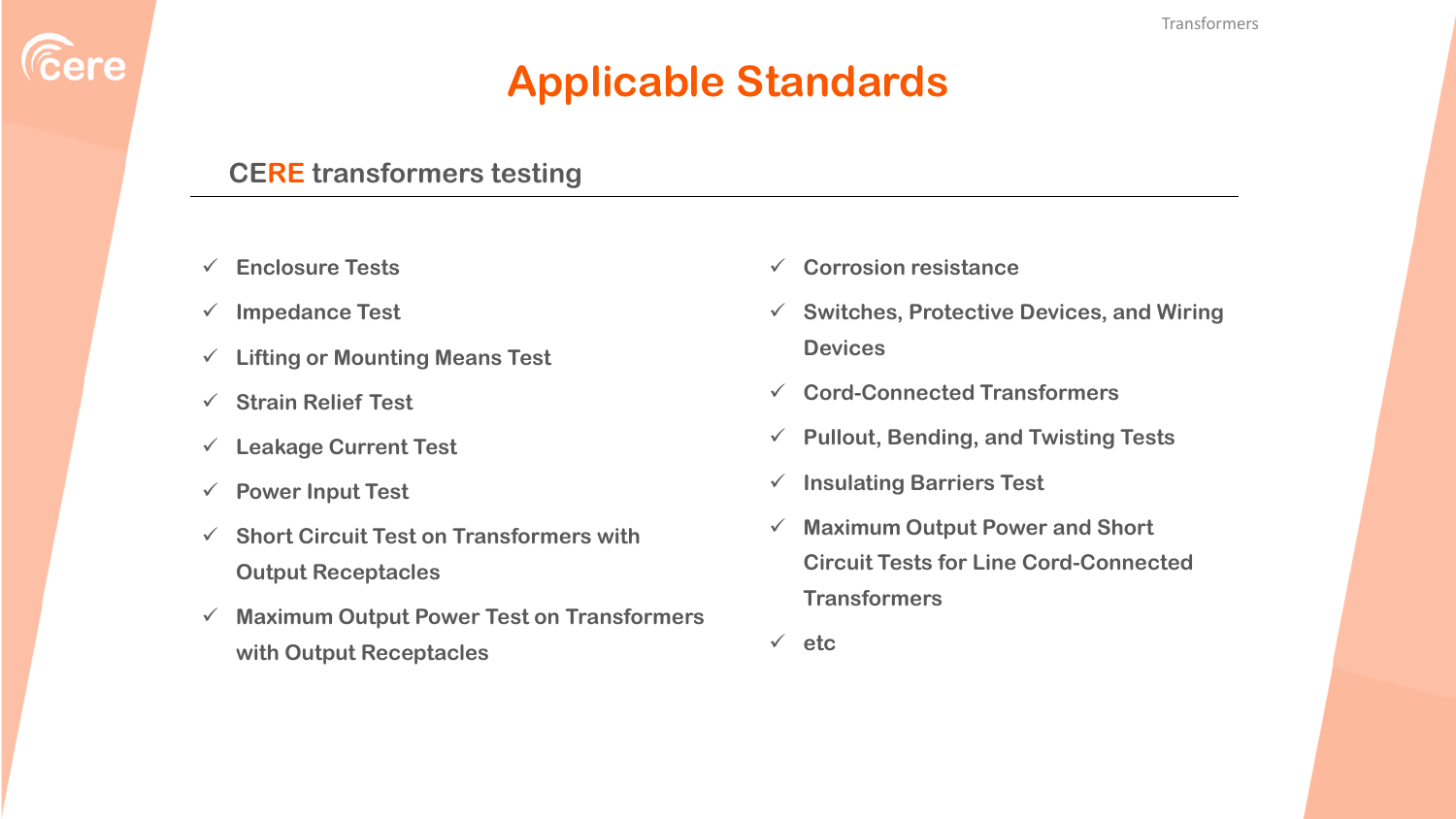#### **Contact us**



**Eere** 

#### **European Headquarters (Spain)**

**C/ Serrano, 8, 3 Izda, Madrid. 28001, Madrid, ES**

#### **European Laboratory**

**C/Monturiol, 15. Polígono Industrial de San Marcos, Getafe. 28906, Madrid, España.**

#### **Contact**

**[www.cerecertification.com](http://www.cerecertification.com/) [info@cerecertification.com](mailto:info@cerecertification.com) +34 910 612 614 [LinkedIn](https://www.linkedin.com/company/cerecertification)**

**Monday-Friday: 7am to 6pm (CET)**